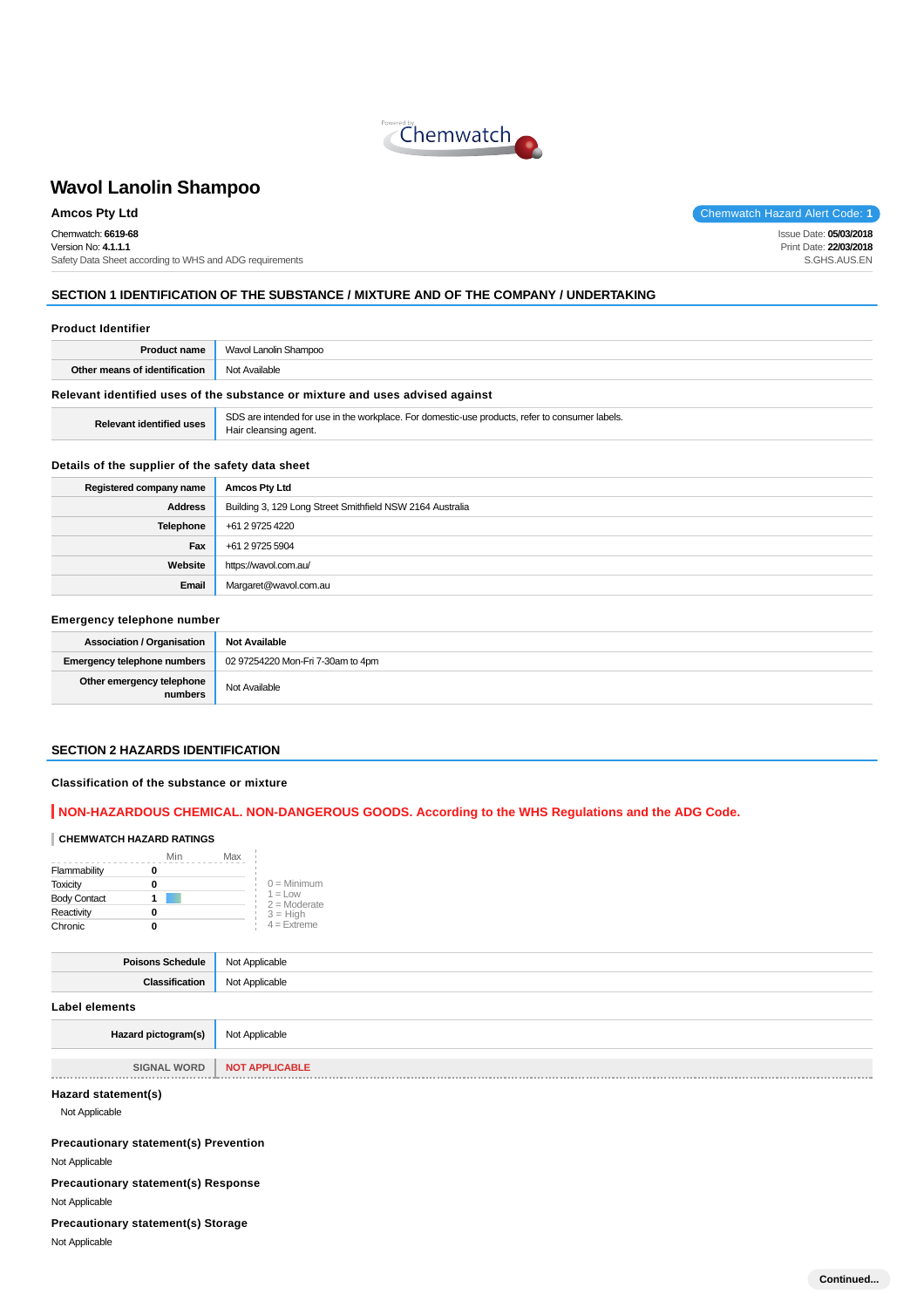### **Precautionary statement(s) Disposal**

Not Applicable

### **SECTION 3 COMPOSITION / INFORMATION ON INGREDIENTS**

#### **Substances**

See section below for composition of Mixtures

#### **Mixtures**

| <b>CAS No</b> | %[weight] | <b>Name</b>                                                 |
|---------------|-----------|-------------------------------------------------------------|
| Not Available | 10-30     | surfactants                                                 |
|               | balance   | Non-hazardous other ingredients                             |
|               |           | Note: manufacturer has supplied full ingredient information |
|               |           | for CHEMWATCH assesment.                                    |

### **SECTION 4 FIRST AID MEASURES**

### **Description of first aid measures**

| <b>Eye Contact</b>  | If this product comes in contact with the eyes:<br>$\blacktriangleright$ Wash out immediately with fresh running water.<br>Ensure complete irrigation of the eye by keeping eyelids apart and away from eye and moving the eyelids by occasionally lifting the upper and lower lids.<br>► Seek medical attention without delay; if pain persists or recurs seek medical attention.<br>► Removal of contact lenses after an eye injury should only be undertaken by skilled personnel.            |
|---------------------|--------------------------------------------------------------------------------------------------------------------------------------------------------------------------------------------------------------------------------------------------------------------------------------------------------------------------------------------------------------------------------------------------------------------------------------------------------------------------------------------------|
| <b>Skin Contact</b> | • Concentrate and diluted solution is readily removed with water.<br>Abraded or broken skin should be washed carefully and thoroughly.<br>$\blacktriangleright$ Seek medical attention in event of irritation.                                                                                                                                                                                                                                                                                   |
| Inhalation          | If fumes, aerosols or combustion products are inhaled remove from contaminated area.<br>• Other measures are usually unnecessary.                                                                                                                                                                                                                                                                                                                                                                |
| Ingestion           | <b>If swallowed do NOT induce vomiting.</b><br>If vomiting occurs, lean patient forward or place on left side (head-down position, if possible) to maintain open airway and prevent aspiration.<br>• Observe the patient carefully.<br>► Never give liquid to a person showing signs of being sleepy or with reduced awareness; i.e. becoming unconscious.<br>• Give water to rinse out mouth, then provide liquid slowly and as much as casualty can comfortably drink.<br>Seek medical advice. |

## **Indication of any immediate medical attention and special treatment needed**

Treat symptomatically.

### **SECTION 5 FIREFIGHTING MEASURES**

### **Extinguishing media**

- There is no restriction on the type of extinguisher which may be used.
- Use extinguishing media suitable for surrounding area.

#### **Special hazards arising from the substrate or mixture**

| <b>Fire Incompatibility</b>    | None known                                                                                                                                                                                                                                                               |
|--------------------------------|--------------------------------------------------------------------------------------------------------------------------------------------------------------------------------------------------------------------------------------------------------------------------|
| <b>Advice for firefighters</b> |                                                                                                                                                                                                                                                                          |
| <b>Fire Fighting</b>           | • Use water delivered as a fine spray to control fire and cool adjacent area.<br>Do not approach containers suspected to be hot.<br>• Cool fire exposed containers with water spray from a protected location.<br>If safe to do so, remove containers from path of fire. |
| <b>Fire/Explosion Hazard</b>   | $\triangleright$ Non combustible.<br>▶ Not considered a significant fire risk, however containers may burn.                                                                                                                                                              |
| <b>HAZCHEM</b>                 | Not Applicable                                                                                                                                                                                                                                                           |

### **SECTION 6 ACCIDENTAL RELEASE MEASURES**

#### **Personal precautions, protective equipment and emergency procedures**

See section 8

### **Environmental precautions**

See section 12

### **Methods and material for containment and cleaning up**

|                     | Slippery when spilt.                                                          |
|---------------------|-------------------------------------------------------------------------------|
|                     | $\triangleright$ Clean up all spills immediately.                             |
| <b>Minor Spills</b> | Avoid breathing vapours and contact with skin and eyes.                       |
|                     | ► Control personal contact with the substance, by using protective equipment. |
|                     | • Contain and absorb spill with sand, earth, inert material or vermiculite.   |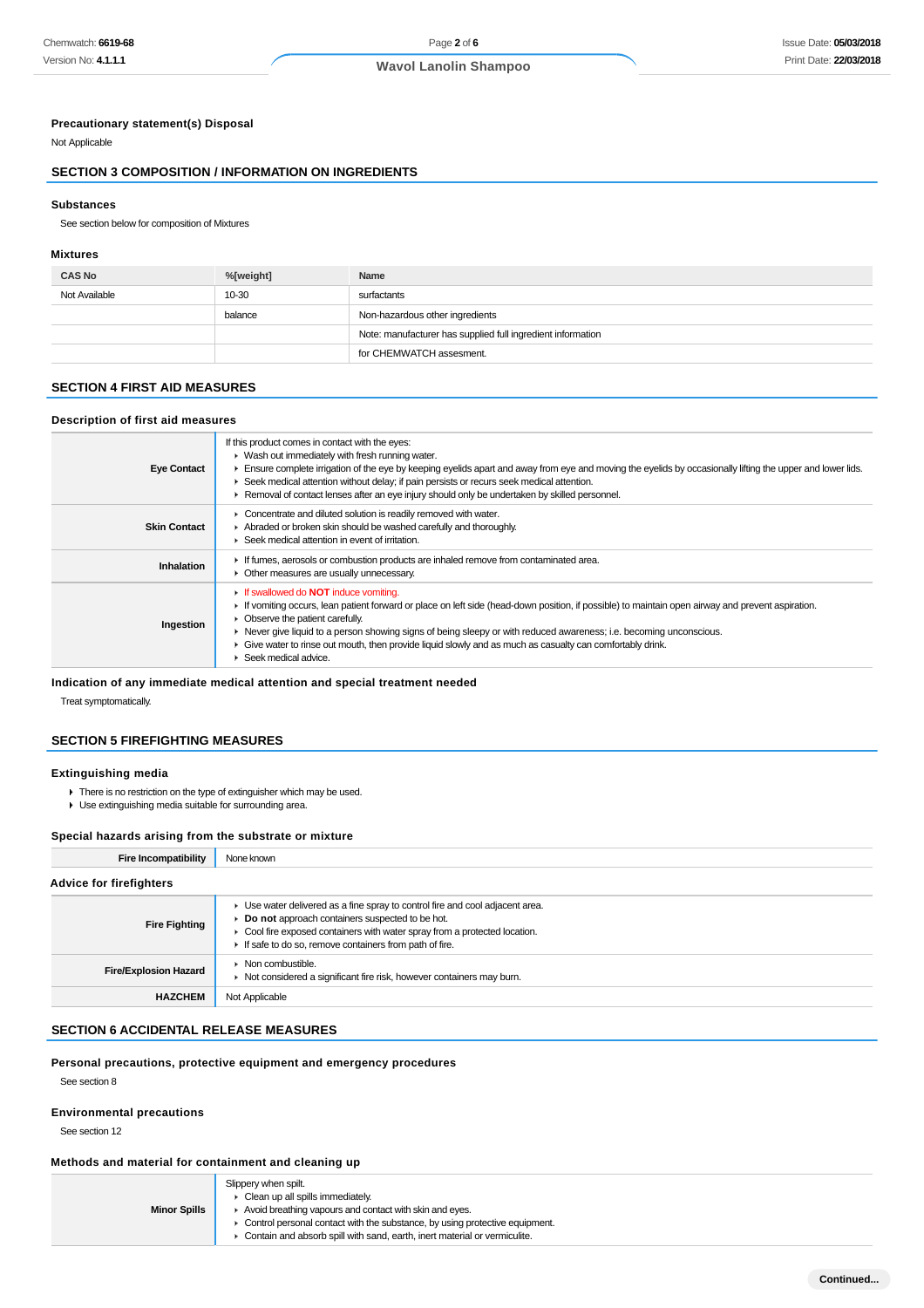| Slippery when spilt.<br>• Clear area of personnel and move upwind.<br>Alert Fire Brigade and tell them location and nature of hazard.<br><b>Major Spills</b><br>• Control personal contact with the substance, by using protective equipment.<br>▶ Prevent spillage from entering drains, sewers or water courses. |
|--------------------------------------------------------------------------------------------------------------------------------------------------------------------------------------------------------------------------------------------------------------------------------------------------------------------|
|--------------------------------------------------------------------------------------------------------------------------------------------------------------------------------------------------------------------------------------------------------------------------------------------------------------------|

Personal Protective Equipment advice is contained in Section 8 of the SDS.

### **SECTION 7 HANDLING AND STORAGE**

| Precautions for safe handling                                |                                                                                                                                                                                        |  |
|--------------------------------------------------------------|----------------------------------------------------------------------------------------------------------------------------------------------------------------------------------------|--|
| Safe handling                                                | Avoid contact with eyes.<br>Avoid physical damage to containers.<br>Wash hands with water after handling.                                                                              |  |
| Other information                                            | Store in original containers.<br>▶ Keep containers securely sealed.<br>Store in a cool, dry, well-ventilated area.<br>Store away from incompatible materials and foodstuff containers. |  |
| Conditions for safe storage, including any incompatibilities |                                                                                                                                                                                        |  |
| Suitable container                                           | Plastic container<br>• Check that containers are clearly labelled and free from leaks                                                                                                  |  |
| Storage incompatibility                                      | None known                                                                                                                                                                             |  |

### **SECTION 8 EXPOSURE CONTROLS / PERSONAL PROTECTION**

#### **Control parameters**

| OCCUPATIONAL EXPOSURE LIMITS (OEL) |                      |                                                 |                     |        |
|------------------------------------|----------------------|-------------------------------------------------|---------------------|--------|
| <b>INGREDIENT DATA</b>             |                      |                                                 |                     |        |
| Not Available                      |                      |                                                 |                     |        |
| <b>EMERGENCY LIMITS</b>            |                      |                                                 |                     |        |
| Ingredient                         | <b>Material name</b> | TEEL-1                                          | TEEL-2              | TEEL-3 |
| Wavol Lanolin Shampoo              | Not Available        | Not Available<br>Not Available<br>Not Available |                     |        |
|                                    |                      |                                                 |                     |        |
| Ingredient                         | <b>Original IDLH</b> |                                                 | <b>Revised IDLH</b> |        |
| surfactants                        | Not Available        |                                                 | Not Available       |        |
|                                    |                      |                                                 |                     |        |
| <b>Exposure controls</b>           |                      |                                                 |                     |        |

### **Appropriate engineering controls** None under normal operating conditions. Provide adequate ventilation in warehouse or closed storage areas. **Personal protection Eye and face protection** No special equipment for minor exposure i.e. when handling small quantities. OTHERWISE: **B** Safety glasses with side shields. ▶ Contact lenses may pose a special hazard; soft contact lenses may absorb and concentrate irritants. A written policy document, describing the wearing of lenses or restrictions on use, should be created for each workplace or task. **Skin protection** See Hand protection below **Hands/feet protection** No special equipment needed when handling small quantities. **OTHERWISE**: Wear general protective gloves, e.g. light weight rubber gloves. **Body protection** See Other protection below **Other protection** No special equipment needed when handling small quantities **Thermal hazards** Not Available

### **SECTION 9 PHYSICAL AND CHEMICAL PROPERTIES**

### **Information on basic physical and chemical properties**

| Appearance                                      | Pearled white viscous liquid with a pleasant herbal perfume; mixes with water. |                                            |                |
|-------------------------------------------------|--------------------------------------------------------------------------------|--------------------------------------------|----------------|
|                                                 |                                                                                |                                            |                |
| <b>Physical state</b>                           | Liquid                                                                         | Relative density (Water = 1)               | 1.02           |
| Odour                                           | Not Available                                                                  | Partition coefficient n-octanol /<br>water | Not Available  |
| <b>Odour threshold</b>                          | Not Available                                                                  | Auto-ignition temperature (°C)             | Not Applicable |
| pH (as supplied)                                | $5.5 - 6.5$                                                                    | <b>Decomposition temperature</b>           | Not Available  |
| Melting point / freezing point<br>$(^{\circ}C)$ | Not Available                                                                  | Viscosity (cSt)                            | Not Available  |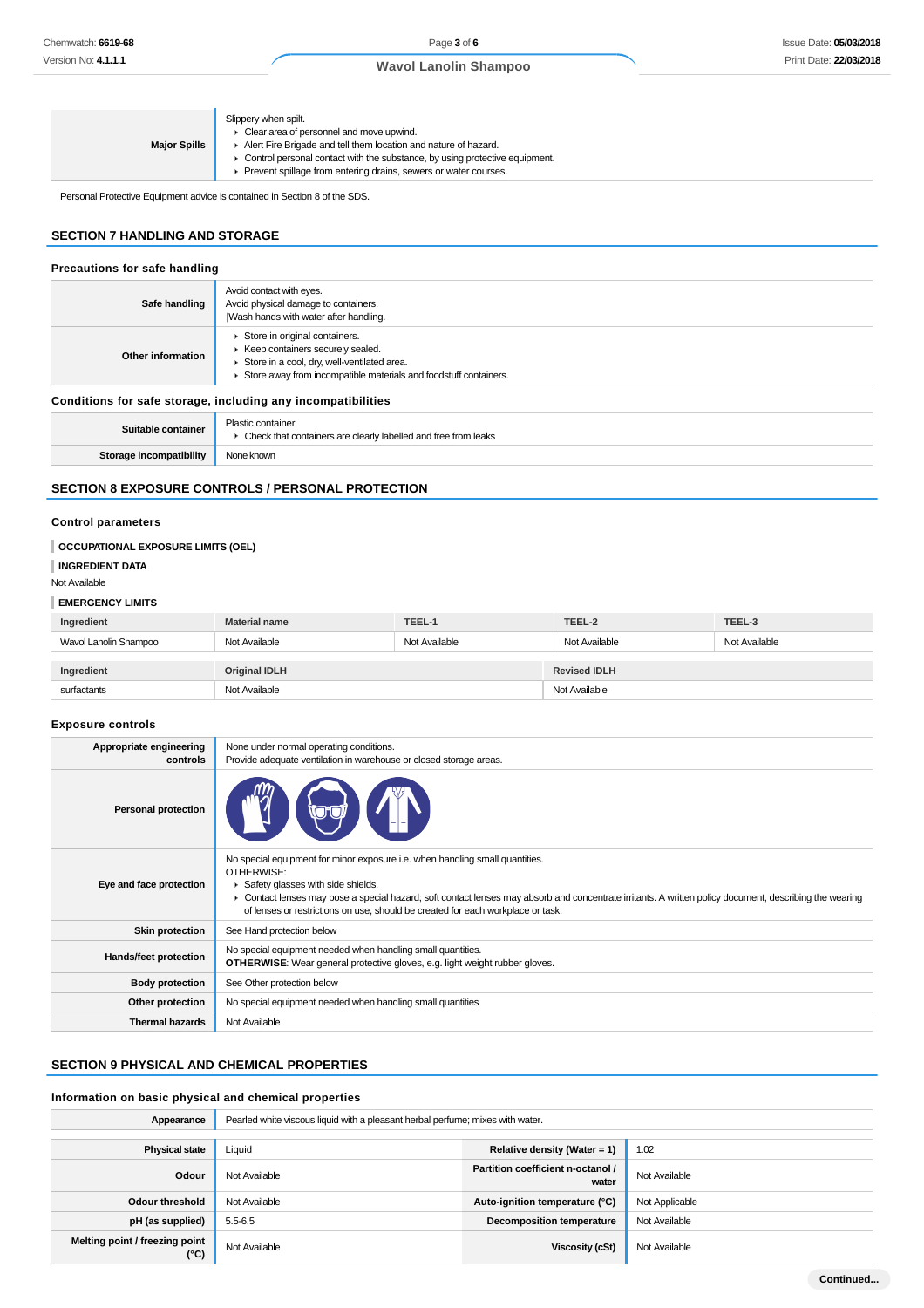| Initial boiling point and boiling<br>range (°C) | Not Available  | Molecular weight (g/mol)               | Not Applicable |
|-------------------------------------------------|----------------|----------------------------------------|----------------|
| Flash point (°C)                                | Not Applicable | <b>Taste</b>                           | Not Available  |
| <b>Evaporation rate</b>                         | Not Available  | <b>Explosive properties</b>            | Not Available  |
| Flammability                                    | Not Applicable | <b>Oxidising properties</b>            | Not Available  |
| Upper Explosive Limit (%)                       | Not Applicable | Surface Tension (dyn/cm or<br>$mN/m$ ) | Not Available  |
| Lower Explosive Limit (%)                       | Not Applicable | <b>Volatile Component (%vol)</b>       | Not Available  |
| Vapour pressure (kPa)                           | Not Available  | Gas group                              | Not Available  |
| Solubility in water (g/L)                       | Miscible       | pH as a solution (1%)                  | Not Available  |
| Vapour density $(Air = 1)$                      | Not Available  | VOC g/L                                | Not Available  |

### **SECTION 10 STABILITY AND REACTIVITY**

| Reactivity                                 | See section 7                                                             |
|--------------------------------------------|---------------------------------------------------------------------------|
| <b>Chemical stability</b>                  | Product is considered stable and hazardous polymerisation will not occur. |
| Possibility of hazardous<br>reactions      | See section 7                                                             |
| <b>Conditions to avoid</b>                 | See section 7                                                             |
| Incompatible materials                     | See section 7                                                             |
| <b>Hazardous decomposition</b><br>products | See section 5                                                             |

### **SECTION 11 TOXICOLOGICAL INFORMATION**

#### **Information on toxicological effects**

| <b>Inhaled</b>               | Not normally a hazard due to non-volatile nature of product                                                                        |                                                                                                                                                     |  |  |
|------------------------------|------------------------------------------------------------------------------------------------------------------------------------|-----------------------------------------------------------------------------------------------------------------------------------------------------|--|--|
| Ingestion                    |                                                                                                                                    | Considered an unlikely route of entry in commercial/industrial environments Ingestion may result in nausea, abdominal irritation, pain and vomiting |  |  |
| <b>Skin Contact</b>          |                                                                                                                                    | Not considered an irritant through normal use. The liquid may be slightly discomforting to the skin if exposure is prolonged.                       |  |  |
| Eye                          |                                                                                                                                    | The liquid may produce eye discomfort causing temporary smarting and blinking.                                                                      |  |  |
| Chronic                      | Principal route of exposure is usually by skin contact. The liquid may remove oils from the skin on prolonged or repeated contact. |                                                                                                                                                     |  |  |
|                              |                                                                                                                                    |                                                                                                                                                     |  |  |
| <b>Wavol Lanolin Shampoo</b> | <b>TOXICITY</b>                                                                                                                    | <b>IRRITATION</b>                                                                                                                                   |  |  |
|                              | Not Available                                                                                                                      | Not Available                                                                                                                                       |  |  |
|                              |                                                                                                                                    |                                                                                                                                                     |  |  |
| Legend:                      | data extracted from RTECS - Register of Toxic Effect of chemical Substances                                                        | 1. Value obtained from Europe ECHA Registered Substances - Acute toxicity 2.* Value obtained from manufacturer's SDS. Unless otherwise specified    |  |  |

**Acute Toxicity Carcinogenicity**  $\circledcirc$ **Skin Irritation/Corrosion Reproductivity**  $\circ$ **Serious Eye Damage/Irritation STOT - Single Exposure**  $\circledcirc$ **Respiratory or Skin STOT - Repeated Exposure**  $\odot$ 

**Mutagenicity CONSUMING THE CONSUMING TENS** Aspiration Hazard

Legend:  $\blacktriangleright$  - Data available but does not fill the criteria for classification<br>  $\blacktriangleright$  - Data available to make classification

 $\bigcirc$  – Data Not Available to make classification

 $\odot$ 

### **SECTION 12 ECOLOGICAL INFORMATION**

| <b>Toxicity</b>                                                                                                                                                                                                                                                                                                                                                                                            |                  |                           |                |                  |                  |
|------------------------------------------------------------------------------------------------------------------------------------------------------------------------------------------------------------------------------------------------------------------------------------------------------------------------------------------------------------------------------------------------------------|------------------|---------------------------|----------------|------------------|------------------|
|                                                                                                                                                                                                                                                                                                                                                                                                            | <b>ENDPOINT</b>  | <b>TEST DURATION (HR)</b> | <b>SPECIES</b> | <b>VALUE</b>     | <b>SOURCE</b>    |
| <b>Wavol Lanolin Shampoo</b>                                                                                                                                                                                                                                                                                                                                                                               | Not<br>Available | Not Available             | Not Available  | Not<br>Available | Not<br>Available |
| Extracted from 1. IUCLID Toxicity Data 2. Europe ECHA Registered Substances - Ecotoxicological Information - Aquatic Toxicity 3. EPIWIN Suite V3.12<br>Legend:<br>(QSAR) - Aquatic Toxicity Data (Estimated) 4. US EPA, Ecotox database - Aquatic Toxicity Data 5. ECETOC Aquatic Hazard Assessment Data 6. NITE<br>(Japan) - Bioconcentration Data 7. METI (Japan) - Bioconcentration Data 8. Vendor Data |                  |                           |                |                  |                  |

### **Persistence and degradability**

| Ingredient | Persistence: Water/Soil               | Persistence: Air                      |
|------------|---------------------------------------|---------------------------------------|
|            | No Data available for all ingredients | No Data available for all ingredients |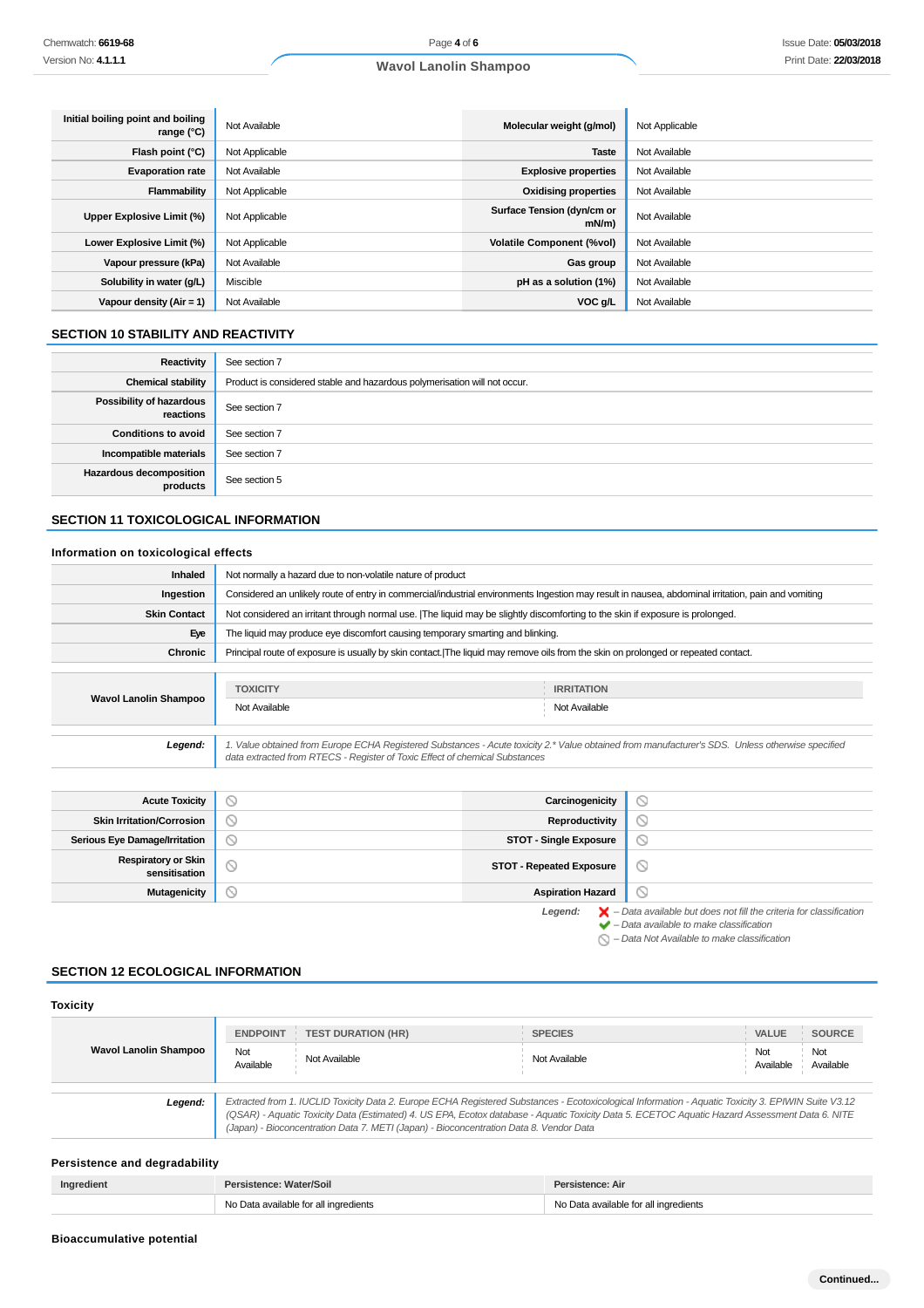| Ingredient       | <b>Bioaccumulation</b>                |
|------------------|---------------------------------------|
|                  | No Data available for all ingredients |
| Mobility in soil |                                       |
| Ingredient       | <b>Mobility</b>                       |
|                  | No Data available for all ingredients |

### **SECTION 13 DISPOSAL CONSIDERATIONS**

#### **Waste treatment methods**

|  | <b>Product / Packaging disposal</b> | ▶ Recycle wherever possible or consult manufacturer for recycling options.<br>Consult State Land Waste Management Authority for disposal.<br>▶ Bury residue in an authorised landfill.<br>▶ Recycle containers if possible, or dispose of in an authorised landfill. |
|--|-------------------------------------|----------------------------------------------------------------------------------------------------------------------------------------------------------------------------------------------------------------------------------------------------------------------|
|--|-------------------------------------|----------------------------------------------------------------------------------------------------------------------------------------------------------------------------------------------------------------------------------------------------------------------|

#### **SECTION 14 TRANSPORT INFORMATION**

#### **Labels Required**

| <b>NO</b>      |
|----------------|
| $n\sim$<br>___ |

**Land transport (ADG): NOT REGULATED FOR TRANSPORT OF DANGEROUS GOODS**

**Air transport (ICAO-IATA / DGR): NOT REGULATED FOR TRANSPORT OF DANGEROUS GOODS**

**Sea transport (IMDG-Code / GGVSee): NOT REGULATED FOR TRANSPORT OF DANGEROUS GOODS**

#### **Transport in bulk according to Annex II of MARPOL and the IBC code**

Not Applicable

### **SECTION 15 REGULATORY INFORMATION**

#### **Safety, health and environmental regulations / legislation specific for the substance or mixture**

| <b>National Inventory</b>     | <b>Status</b>                                                                                                                                                                              |
|-------------------------------|--------------------------------------------------------------------------------------------------------------------------------------------------------------------------------------------|
| Australia - AICS              | Υ                                                                                                                                                                                          |
| Canada - DSL                  | Υ                                                                                                                                                                                          |
| Canada - NDSL                 | Υ                                                                                                                                                                                          |
| China - IECSC                 | Υ                                                                                                                                                                                          |
| Europe - EINEC / ELINCS / NLP | Y                                                                                                                                                                                          |
| Japan - ENCS                  | Υ                                                                                                                                                                                          |
| Korea - KECI                  | Υ                                                                                                                                                                                          |
| New Zealand - NZIoC           | Υ                                                                                                                                                                                          |
| Philippines - PICCS           | Υ                                                                                                                                                                                          |
| USA - TSCA                    | Υ                                                                                                                                                                                          |
| Legend:                       | $Y = All$ ingredients are on the inventory<br>N = Not determined or one or more ingredients are not on the inventory and are not exempt from listing(see specific ingredients in brackets) |

### **SECTION 16 OTHER INFORMATION**

#### **Other information**

Classification of the preparation and its individual components has drawn on official and authoritative sources as well as independent review by the Chemwatch Classification committee using available literature references.

The SDS is a Hazard Communication tool and should be used to assist in the Risk Assessment. Many factors determine whether the reported Hazards are Risks in the workplace or other settings. Risks may be determined by reference to Exposures Scenarios. Scale of use, frequency of use and current or available engineering controls must be considered.

### **Definitions and abbreviations**

PC-TWA: Permissible Concentration-Time Weighted Average PC-STEL: Permissible Concentration-Short Term Exposure Limit IARC: International Agency for Research on Cancer ACGIH: American Conference of Governmental Industrial Hygienists STEL: Short Term Exposure Limit TEEL: Temporary Emergency Exposure Limit。 IDLH: Immediately Dangerous to Life or Health Concentrations OSF: Odour Safety Factor NOAEL :No Observed Adverse Effect Level LOAEL: Lowest Observed Adverse Effect Level TLV: Threshold Limit Value

LOD: Limit Of Detection